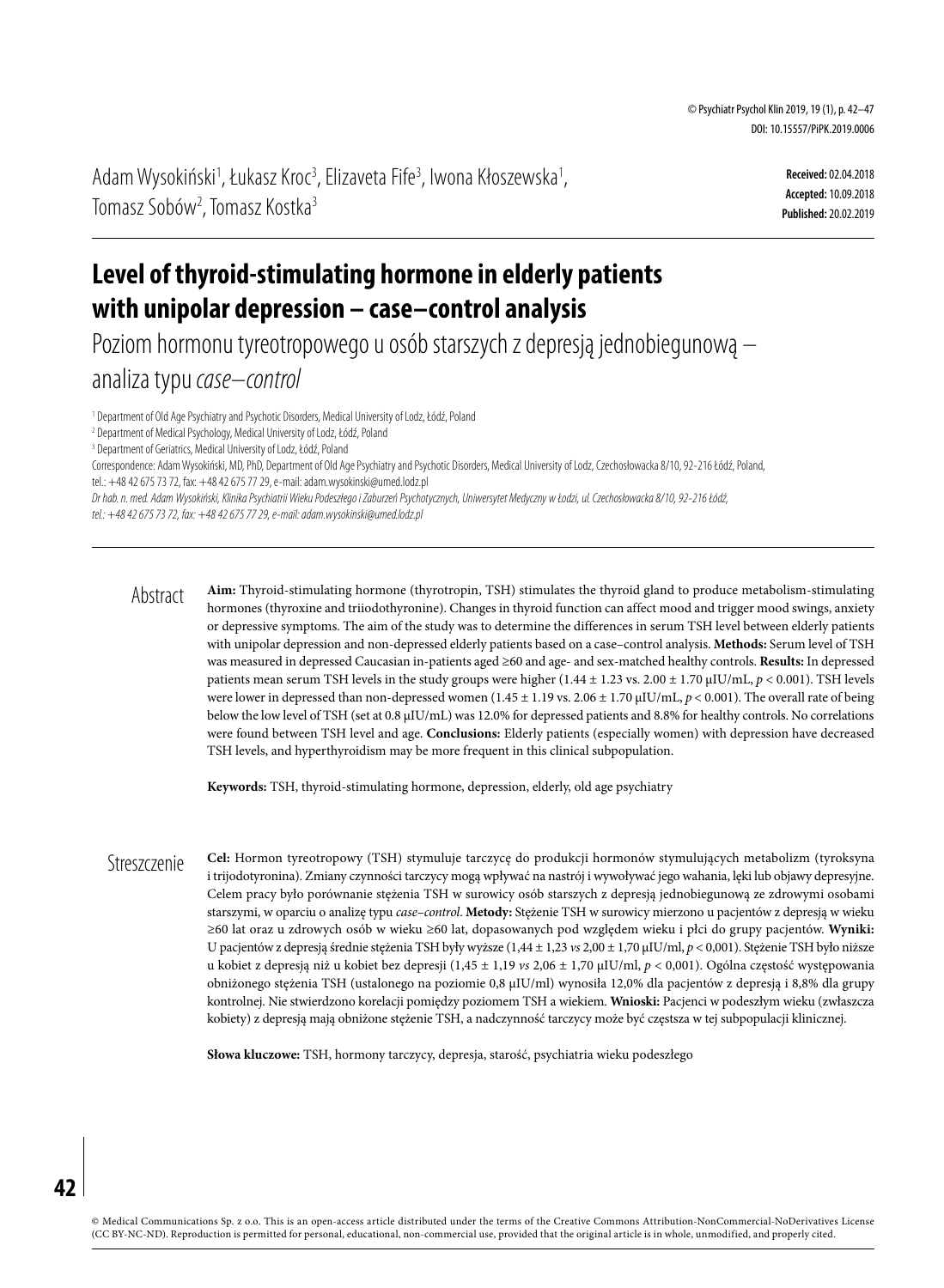## **INTRODUCTION**

**Example 18 Separat** is the leading cause of disability world-<br>al burden of disease. It affects millions of peo-<br>ple worldwide and is associated with great human and wide and is a significant contributor to the global burden of disease. It affects millions of people worldwide and is associated with great human and economic costs (stigma, limited activity, decreased life expectancy, raised health care costs). The World Health Organization (WHO) estimates that depression is responsible for 6% of total DALYs (disability-adjusted life years) caused by all diseases in Europe. The total annual cost of depression in Europe was estimated to be 118 billion Euros in 2004 (Sobocki et al., 2006), which makes depression the most costly mental disorder in this region of the world.

Thyroid-stimulating hormone, also known as thyrotropin (TSH), is synthesised and secreted by thyrotrope cells in the anterior pituitary gland and regulates the endocrine function of the thyroid gland by stimulating it to produce the metabolism-stimulating hormones thyroxine  $(T<sub>4</sub>)$  and triiodothyronine  $(T_3)$ . The production and secretion of TSH is stimulated by the hypothalamus, which produces thyrotropin-releasing hormone (TRH). TSH production is inhibited by somatostatin, which is also produced by the hypothalamus, and by  $T_3$  and  $T_4$  via a negative feedback loop (Larsen et al., 1981).

The relation between thyroid function and mental disorders has long been recognised but the precise relationship between the hypothalamus–pituitary–thyroid axis and the brain remains obscure (Bahls and de Carvalho, 2004). Thyroid disorders, including both hypothyroidism and hyperthyroidism, may be accompanied by various neuropsychiatric manifestations, ranging from depression (Trzepacz et al., 1988) and anxiety (Kathol and Delahunt, 1986) to psychosis (Snabboon et al., 2009) and bipolar disorders (Hu et al., 2013). The clinical symptoms of hypothyroidism may mimic melancholic depression and dementia, while in elderly patients, those of hyperthyroidism may mimic depression (Hage and Azar, 2012) and affect cognitive functioning (Wahlin et al., 2005, 1998). In addition, TSH levels are correlated with depression severity (Bauer et al., 2008). Placidi et al. (1998) report higher rates of panic disorder, simple phobia, obsessivecompulsive disorder, major depressive disorder, bipolar disorder and cyclothymia in thyroid patients than in the general population. These findings would suggest that the co-occurrence of psychiatric and thyroid diseases may be the result of common biochemical abnormalities.

The relationship between thyroid function and mood disorders is particularly important in elderly patients. Chueire et al. (2007) report that depression was observed more frequently among individuals with subclinical (49.7%) hypothyroidism than among individuals with overt hypothyroidism (16.8%) (*p* < 0.001), and subclinical hypothyroidism increased the risk of a patient presenting with depression by more than four times (odds ratio, OR = 4.9).

The above findings would suggest that the co-occurrence of psychiatric and thyroid diseases may be the result of common biochemical abnormalities.

Studies investigating TSH levels in elderly patients with depression are limited. Therefore, the aim of this study was to identify any differences in TSH level between groups of elderly patients with and without depression using a case– control design.

#### **METHODS**

This was a retrospective, cross-sectional, case–control study. The databases of two hospital clinical units (psychiatry of old age and geriatrics) were searched for identified serum TSH levels: this is a routine blood test done for every patient admitted. Data for all patients with depression admitted to the hospital from 2012 to 2015 was included into the analysis. Only the first entry for each patient was used. As these initial blood tests are performed the day following admission, it is assumed that most patients included in the study were in the acute phase of depression.

The database search was focused on patients aged ≥60 years with unipolar depression (all severities). For the diagnosis of depression, the following codes were used: International Statistical Classification of Diseases and Related Health Problems, ICD-10: F32/F33.

To form the control group, each patient was assigned an age- and sex-matched subject without depression. The control group consisted of 274 patients admitted to the hospital unit of geriatrics from 2012 to 2015, who were aged ≥60 years with excluded mental disorders. In both groups, patients with previously diagnosed thyroid dysfunctions and/or TSH  $\geq$ 10 μIU/mL were excluded from the analysis. Also, only non-demented patients with a score ≥24 on the Mini-Mental State Examination (MMSE) (Crum et al., 1993) were included in the analysis. Therefore, from the initial group of 823 Caucasian patients (364 subjects with depression, 459 subjects without depression), only 548 were finally included in the study.

Depression severity was assessed using a 15-item version of the Geriatric Depression Scale (GDS-15) (scores of 0–4 are considered normal; 5–8 indicate mild depression; 9–11 indicate moderate depression; and 12–15 indicate severe depression), assuming that higher scores indicate higher depression severity (Marc et al., 2008). The protocol for the research project was approved by the Medical University of Lodz Ethics Committee and it conforms to the provisions of the Declaration of Helsinki of 1995 (as revised in Tokyo, 2004).

Blood samples were drawn from all patients between 8 and 9 a.m. after a 12-hour overnight fast. Immediately after collecting the blood samples, serum TSH level was determined using a Dirui CS-400 automatic analyser (Dirui, China). A range of 0.4 to 5.8 μIU/mL was assumed to be the normal TSH range for subjects aged 60+ (Fontes et al., 2013).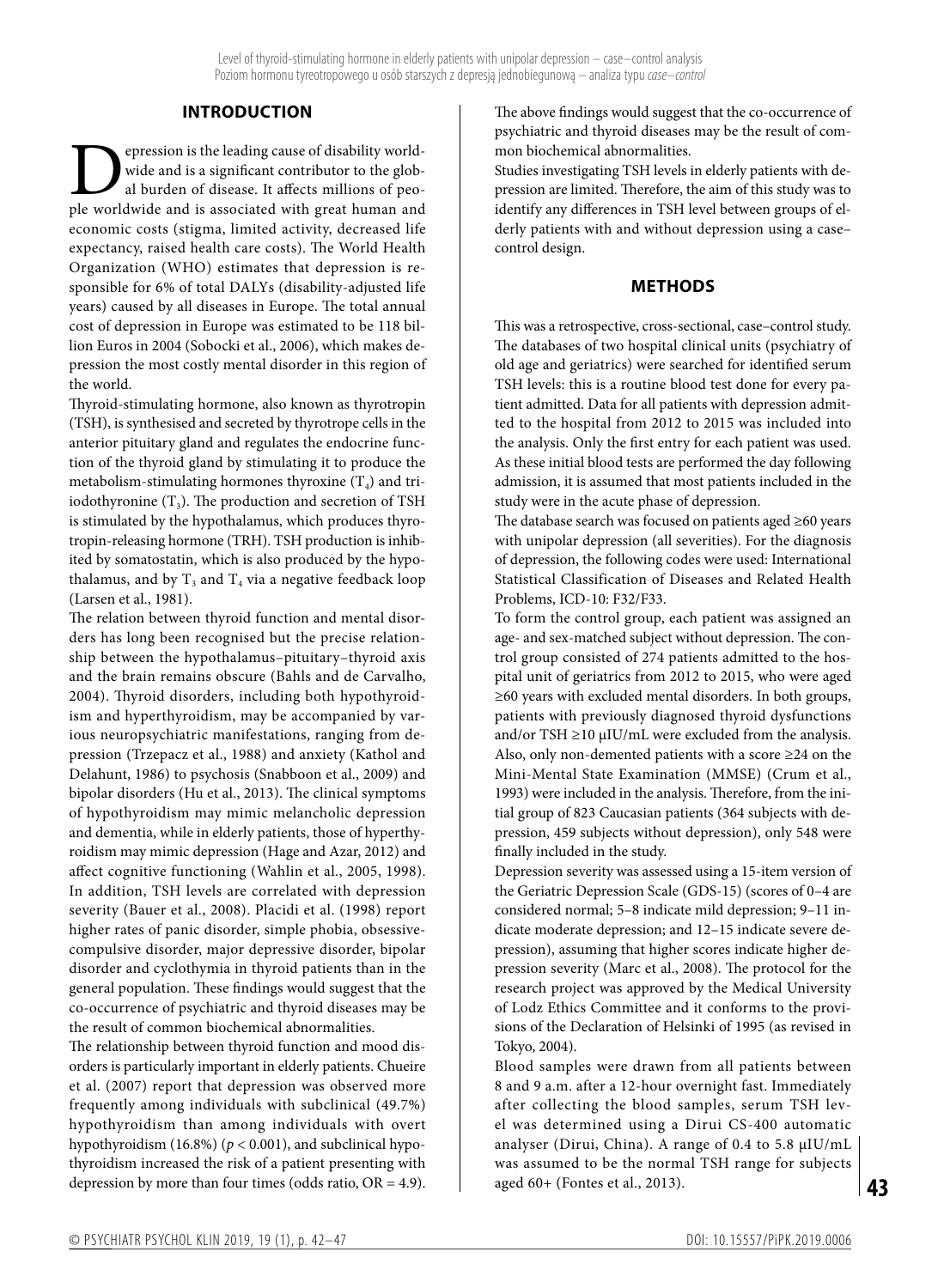



#### *Fig. 1. TSH in the study groups*

Statistical procedures were performed with STATA 14.1 (StataCorp, USA) and GraphPad Prism 7.00 (GraphPad Software, USA). Simple descriptive statistics (means, standard deviation, median) were generated for continuous variables. For discrete variables, the number of patients and percentages are given. The normality of the distribution was tested with the Shapiro–Wilk test. As TSH levels did not follow a normal distribution, even after transformation, any differences were subsequently analysed using the Kruskal–Wallis and the Mann–Whitney tests. The difference between proportions was analysed with the chi-square test. Associations were tested by Spearman's correlation coefficients. The level of significance was set at  $p < 0.05$  (two-tailed).

## **RESULTS**

The number of subjects in both study groups was equal  $[n = 274$  in in the depression (DEP) and  $n = 274$  in the non-depressed (nonDEP) group]. In each group there were 228 women. The mean age of the whole study group and of both subgroups was  $77.1 \pm 8.2$  years.

The mean serum TSH level in the study groups was found to be  $1.44 \pm 1.23 \mu$ IU/mL in the DEP group (median: 1.17), and  $2.00 \pm 1.70 \mu$ IU/mL in the nonDEP group (median: 1.52). This difference was significant ( $p < 0.001$ ). The TSH levels in men with and without depression were  $1.39 \pm 1.42$  and  $1.72 \pm 1.69$   $\mu$ IU/mL, respectively ( $p = 0.27$ ).

| Group                              | TSH category [µIU/mL], $n$ (%)                                                                                  |                                       |                             |                            |
|------------------------------------|-----------------------------------------------------------------------------------------------------------------|---------------------------------------|-----------------------------|----------------------------|
|                                    | Low (< 0.4)                                                                                                     | Normal (0.4–5.8)                      | High $(>5.8)$               | $p^{\dagger}$              |
| Depression:<br>• Men<br>• Women    | 33 (12.0)<br>10(21.7)<br>23(10.1)                                                                               | 236 (86.1)<br>35(76.1)<br>201 (88.2)  | 5(1.9)<br>1(2.2)<br>4(1.7)  | $X^2 = 4.99$<br>$p = 0.08$ |
| Non-depressed:<br>• Men<br>• Women | 24(8.8)<br>4(8.7)<br>20(8.8)                                                                                    | 240 (87.6)<br>41 (89.1)<br>199 (87.3) | 10(3.6)<br>1(2.2)<br>9(3.9) | $X^2 = 0.34$<br>$p = 0.84$ |
| Data shown as $n$ (%).             | <sup>†</sup> Chi-square test for sex vs. TSH-categories, performed separately in the DEP and the nonDEP groups. |                                       |                             |                            |

**44** *Tab. 1. Distribution of TSH ranges in the study groups*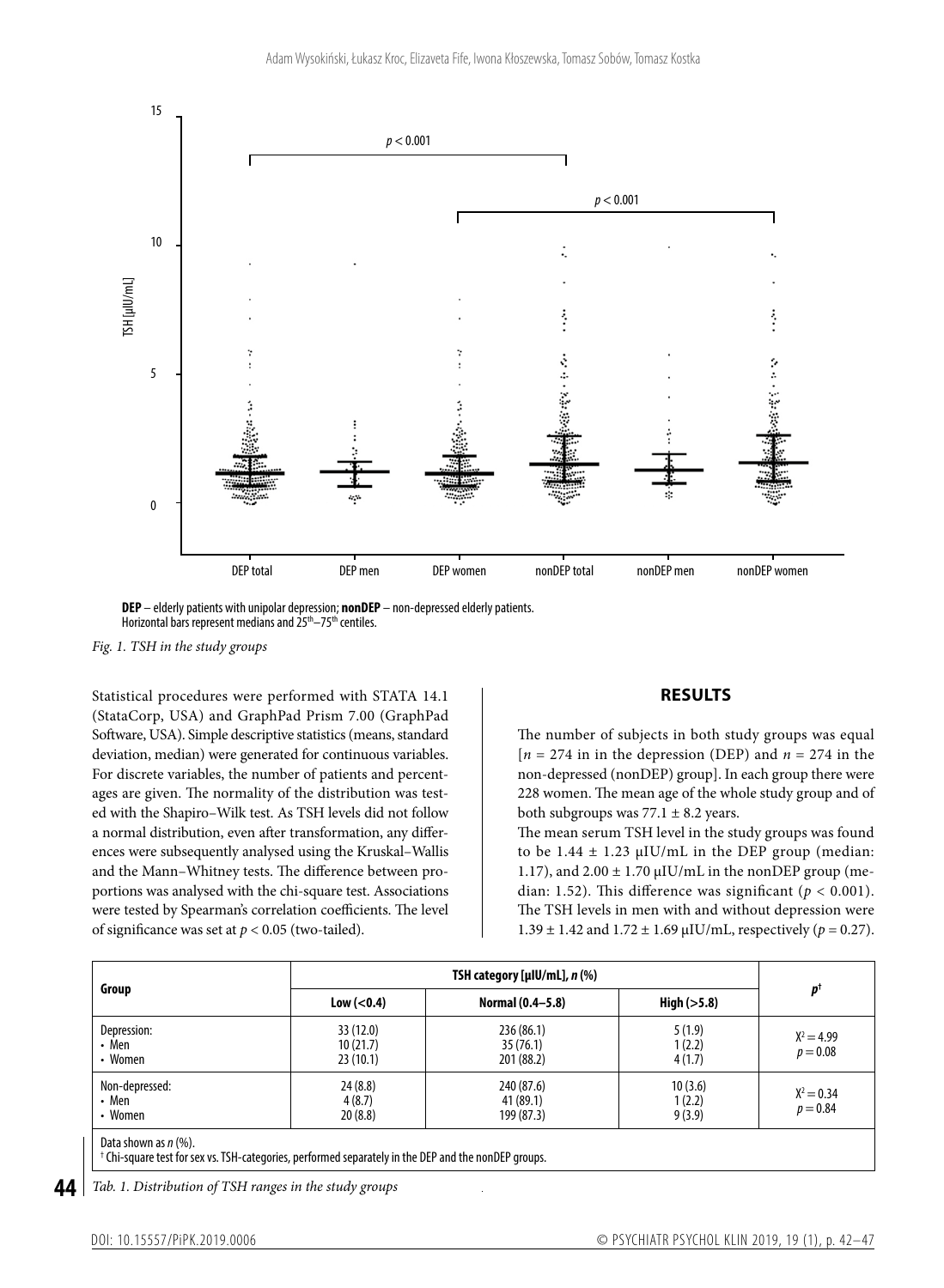Level of thyroid-stimulating hormone in elderly patients with unipolar depression – case–control analysis Poziom hormonu tyreotropowego uosób starszych zdepresją jednobiegunową – analiza typu *case–control*

|                                                                 |                                                                                   | Age category                                                                      |                                                                                   |                                                                                    |                                                                         |  |  |
|-----------------------------------------------------------------|-----------------------------------------------------------------------------------|-----------------------------------------------------------------------------------|-----------------------------------------------------------------------------------|------------------------------------------------------------------------------------|-------------------------------------------------------------------------|--|--|
| Group                                                           | <b>Total</b>                                                                      | $60 - 70$<br>(DEP: $n = 57$ ,<br>$nonDEF: n = 57$                                 | $70 - 80$<br>(DEP: $n = 111$ .<br>$nonDEF: n = 111$                               | >80<br>(DEP: $n = 106$ ,<br>$nonDEF: n = 106$                                      | $p^{\dagger}$                                                           |  |  |
| Depression (all):<br>• Men<br>• Women<br>$\cdot p^*$            | $1.44 \pm 1.23$<br>$1.39 \pm 2.02$<br>$1.45 \pm 1.19$<br>$z = 0.49$<br>$p = 0.62$ | $1.38 \pm 0.93$<br>$1.06 \pm 0.98$<br>$1.46 \pm 0.90$<br>$z = 1.66$<br>$p = 0.10$ | $1.49 \pm 1.37$<br>$1.05 \pm 0.66$<br>$1.59 \pm 1.46$<br>$z = 1.29$<br>$p = 0.20$ | $1.41 \pm 1.22$<br>$2.02 \pm 2.06$<br>$1.31 \pm 0.98$<br>$z = -1.84$<br>$p = 0.07$ | $H = 0.08, p = 0.95$<br>$H = 5.40, p = 0.07$<br>$H = 1.82, p = 0.40$    |  |  |
| Non-depressed (all)<br>• Men<br>• Women<br>$\cdot p^{\ddagger}$ | $2.00 \pm 1.70$<br>$1.72 \pm 1.69$<br>$2.06 \pm 1.82$<br>$z = 1.59$<br>$p = 0.11$ | $1.71 \pm 1.59$<br>$1.15 \pm 0.59$<br>$1.85 \pm 1.72$<br>$z = 0.91$<br>$p = 0.36$ | $2.01 \pm 1.68$<br>$1.83 \pm 2.13$<br>$2.05 \pm 1.58$<br>$z = 1.51$<br>$p = 0.13$ | $2.14 \pm 1.78$<br>$1.99 \pm 1.58$<br>$2.17 \pm 1.82$<br>$z = 0.27$<br>$p = 0.79$  | $H = 3.09, p = 0.21$<br>$H = 1.88, p = 0.39$<br>$H = 1.77$ , $p = 0.41$ |  |  |
| Data shown as mean $\pm$ standard deviation.                    |                                                                                   |                                                                                   |                                                                                   |                                                                                    |                                                                         |  |  |

† Kruskal–Wallis test for age subgroups, performed separately in DEP and nonDEP groups.

‡ Mann–Whitney test for men vs. women within agiven age category, performed separately in the DEP and the nonDEP groups.

*Tab. 2. Mean TSH [mg/L] levels in age groups*

TSH levels in women with and without depression were  $1.45 \pm 1.19$  and  $2.06 \pm 1.70$   $\mu$ IU/mL, respectively (*p* < 0.001). No difference in TSH level was observed between men and women in the DEP group ( $p = 0.62$ ), in the nonDEP group ( $p = 0.11$ ) and in the whole study group  $(p = 0.15)$ . A summary of TSH levels in the study groups is shown in Fig. 1. As expected, depressed patients had a significantly higher score on GDS-15 (8.5  $\pm$  3.6 vs. 3.9  $\pm$  3.0,  $p < 0.001$ ).

Tab. 1 presents the distribution of TSH ranges in two study groups. The overall rate of being in the low range (<0.4 μIU/mL) was 12.0% for patients with depression and 8.8% for non-depressed patients, while the overall rate of being in the high range (>5.8 μIU/mL) was 1.8% for patients with depression and 3.6% for non-depressed patients. The evaluation of the low, moderate and high TSH ranges revealed no significant differences between the two groups with regard to serum TSH categories ( $X^2 = 3.12$ ,  $p = 0.21$ ). No differences were found in the distribution of TSH categories with regard to sex, either for the DEP or the nonDEP groups (Tab. 1).

The association between age and TSH level was found to be non-significant for the DEP group  $(r = -0.01, p = 0.81)$ , the nonDEP group ( $r = 0.08$ ,  $p = 0.17$ ) and the whole study group ( $r = 0.03$ ,  $p = 0.47$ ). A significant correlation was found between TSH level and age in men in the DEP group ( $r = 0.33$ ,  $p = 0.03$ ), but not in women in the DEP group ( $r = -0.09$ ,  $p = 0.19$ ) or in the nonDEP group (men:  $r = 0.12$ ,  $p = 0.44$ ; women:  $r = 0.07$ ,  $p = 0.27$ ). Also, a significant correlation was found between TSH level and age in men in the whole study group ( $r = 0.22$ ,  $p = 0.03$ ), but not in women (*r* = −0.01, *p* = 0.90). In addition, no differences in TSH level were found with regard to three age categories (<70 years, 70–80 and >80 years), either between depressed and non-depressed patients, or between male and female subjects; the mean TSH levels are shown in Tab. 2.

### **DISCUSSION**

The aim of this retrospective, case–control, cross-sectional, naturalistic study was to investigate the differences in TSH level between elderly patients with unipolar depression and non-depressed elderly patients. The depressed elderly patients were found to have lower TSH levels; this difference was also significant in the subgroup of women, but not for men. The elderly patients with depression presented with comparable TSH levels to those identified in our previous study of adult patients with unipolar depression (*n* = 651, mean TSH 1.63 μIU/mL, *p* = 0.13) (Wysokiński and Kłoszewska, 2014). In the large National Health and Nutrition Examination Survey (NHANES), the mean serum TSH was found to be 1.50 μIU/mL, and was higher in females than males (Hollowell et al., 2002); a similar tendency was also observed in the present study. While the non-depressed older patients in the present study were found to have higher mean TSH scores (2.00 μIU/mL) than the NHANES data, the TSH level was found to be comparable in depressed patients (1.44 μIU/mL).

A meta-analysis of thyroid dysfunctions in Europe found the prevalence of undiagnosed thyroid dysfunctions to be 6.71%, with the prevalence of hypothyroidism being 4.94% and hyperthyroidism 1.72% (Garmendia Madariaga et al., 2014). The prevalence of clinical and subclinical hyperthyroidism in the present study sample may be as high as 12.0% in the DEP subjects and 8.8% in the nonDEP subjects; however, as no data was obtained on free  $T_4$  level, our estimation of the TSH level might be inaccurate.

**45** py is associated with a restoration of metabolic activity in It should be noted that a state of "brain hypothyroidism" has also been reported in patients with depression (Hatterer et al., 1993); it is believed to occur in systemic euthyroidism and may result from a defect of thyroid hormone receptor or impaired thyroid hormone transporter (Hennemann et al., 2001). Also, thyroid hormone replacement thera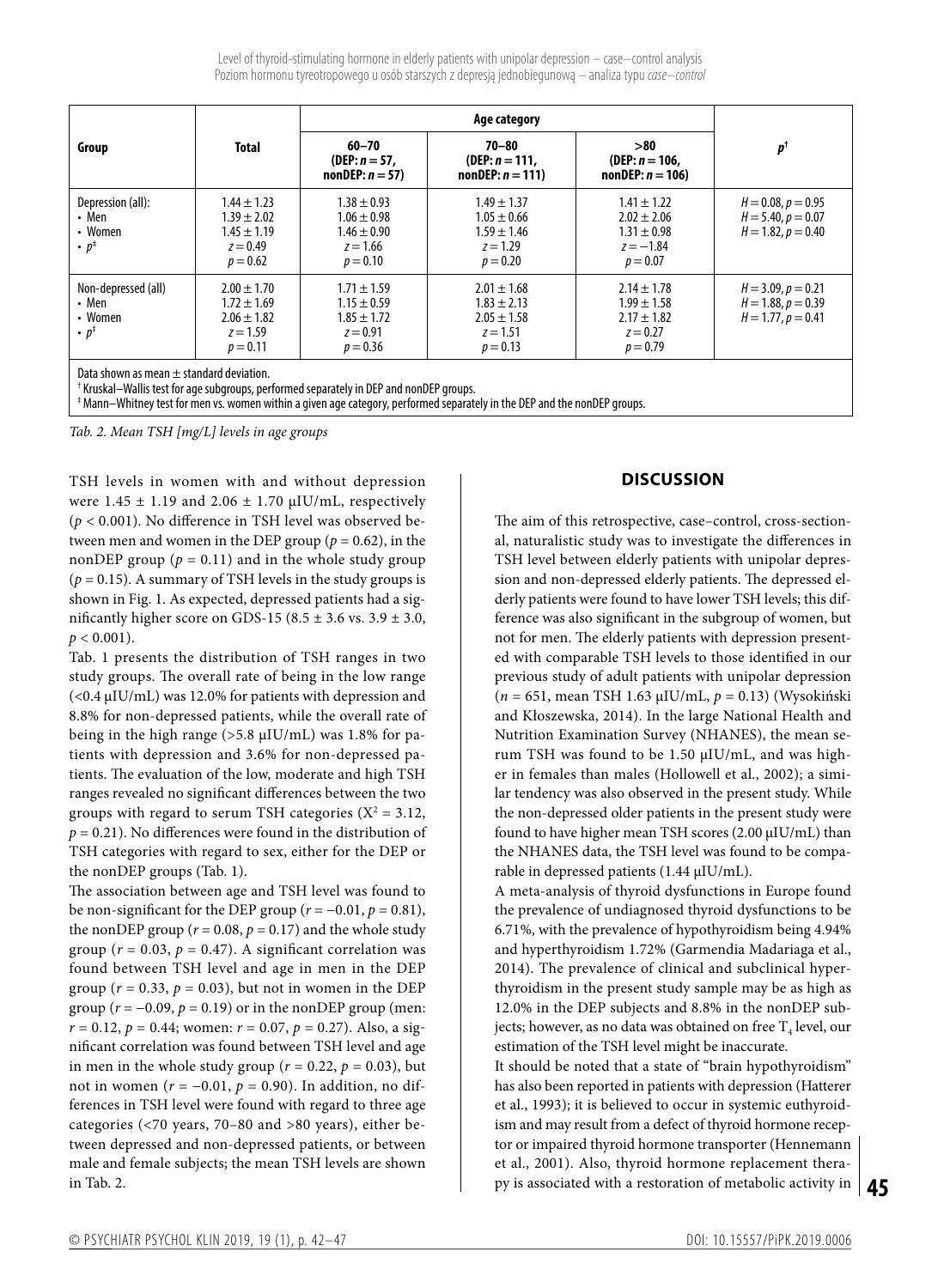brain areas that are integral to the regulation of affect and cognition, which indicates that thyroid hormones modulate regional glucose metabolism and psychiatric symptoms in the mature brain (Bauer et al., 2009). As a result, many studies have noted that thyroid hormone supplementation has good efficacy in treating depression (Łojko and Rybakowski, 2007).

Our observation that depression may be associated with increased TSH levels is reflected in some previous studies. A cohort study of 1,503 elderly men and women (mean age 70.6 years) found that low-normal TSH levels were associated with more severe concurrent depressive symptoms and a substantially increased risk of developing a depressive syndrome in subsequent years (Medici et al., 2014). Similarly, in a sample of 183,647 patients with the diagnosis of hyperthyroidism, Thomsen et al. (2005) reported that patients hospitalised with hyperthyroidism are at a greater risk of re-admission with depressive disorder or bipolar disorder than control patients, which suggests that hyperthyroidism is associated with long-term mood disturbances. Larisch et al. (2004) report that hypothyroidism increases age and gender-adjusted risk for critical mood deterioration by seven times. The results of a population-based  $(n = 14,787)$ study found a slight association between suppressed TSH (subclinical hyperthyroidism) and the risk of subclinical depression (Kvetny et al., 2015).

However, the opposite relationships have also been reported by numerous authors. For example, in a retrospective cohort study of 13,017 subjects, Kim et al. (2015) found that the risk of depressive symptoms was increased among women with the highest tertile TSH level [adjusted hazard ratio (HR): 2.236; 95% confidence interval (CI): 1.443–3.466; *p* < 0.001] compared with those with the lowest tertile; no such relationship was found in men. Similarly, another study based on 1500 middle-aged women from the general population found higher levels of TSH to be associated with an increased chance of developing depression (Guimarães et al., 2009).

Also, de Jongh et al. (2011) report no association between TSH level and cognitive function, depression and mortality in 1,219 individuals aged 65 years or older, van de Ven et al. (2012) note no association between TSH levels,  $FT_4$  levels and severity of depressive symptoms, current depression or lifetime diagnosis of depression in 1,125 adult subjects, and Engum et al. (2002) report no significant relationship between thyroid dysfunction and the presence of depression or anxiety disorder in a large (*n* = 30,589) sample of individuals aged 40–89 years from the general population. In addition, Sabeen et al. (2010) found no significant association between elevated TSH and depression in elderly patients, where 11.5% (*n* = 70) of depressed cases and 8.8% (*n* = 24) of non-depressed cases displayed elevated TSH (*p* < 0.122). Finally, Almeida et al. (2011) found subclinical thyroid disease not to be associated with prevalent or incident depression in a community-dwelling sample of 3,932 men aged 69 to 87 free of overt thyroid disease.

The results of the population-based NHANES (Hollowell et al., 2002) indicated a positive correlation between age and TSH level in a large (*n* = 17,353) sample. However, our present findings indicate that TSH levels correlated with age only in men. This observation might be explained by the fact that our study sample was much older and had various potential risk factors of thyroid dysfunction because of multiple chronic concomitant diseases.

Our study has some limitations, which result mainly from its retrospective and naturalistic design. No detailed thyroid assessment, including  $T_3$ ,  $T_4$  or antithyroid autoantibody assay, or ultrasonography examination was performed. The number of men was much smaller in both study groups. Also, antidepressants may have a range of effects on thyroid hormone levels, and this could be attributed to their various mechanisms of action (Eker et al., 2008). Despite these limitations, the large sample size is a strength of the study, together with its case–control design.

In conclusion, our findings show that elderly patients with unipolar depression have lower TSH levels than non-depressed elderly subjects, and that the TSH level of patients with mood disorders should be regularly monitored. This is particularly important in the light of the recommendations of the American Association of Clinical Endocrinologists, which state that "The diagnosis of subclinical […] hypothyroidism must be considered in every patient with depression" (Baskin et al., 2002). Also, as recommended by Livner et al. (2009), the previously identified "normal-range" interval for TSH should be moved upwards in old age, at least when cognitive functioning is considered. Our findings also suggest that elderly patients with depression should also be monitored for subclinical hyperthyroidism, which may be more prevalent in this population.

#### **Conflict of interest**

*All authors have no conflict of interest.*

#### **References**

- Almeida OP, Alfonso H, Flicker L et al.: Thyroid hormones and depression: the Health in Men study. Am J Geriatr Psychiatry 2011; 19: 763–770.
- Bahls SC, de Carvalho GA: [The relation between thyroid function and depression: a review]. Braz J Psychiatry 2004; 26: 41–49.
- Baskin HJ, Cobin RH, Duick DS et al.; American Association of Clinical Endocrinologists: American Association of Clinical Endocrinologists medical guidelines for clinical practice for the evaluation and treatment of hyperthyroidism and hypothyroidism. Endocr Pract 2002; 8: 457–469.
- Bauer M, Goetz T, Glenn T et al.: The thyroid-brain interaction in thyroid disorders and mood disorders. J Neuroendocrinol 2008; 20: 1101–1114.
- Bauer M, Silverman DH, Schlagenhauf F et al.: Brain glucose metabolism in hypothyroidism: a positron emission tomography study before and after thyroid hormone replacement therapy. J Clin Endocrinol Metab 2009; 94: 2922–2929.
- Chueire VB, Romaldini JH, Ward LS: Subclinical hypothyroidism increases the risk for depression in the elderly. Arch Gerontol Geriatr 2007; 44: 21–28.